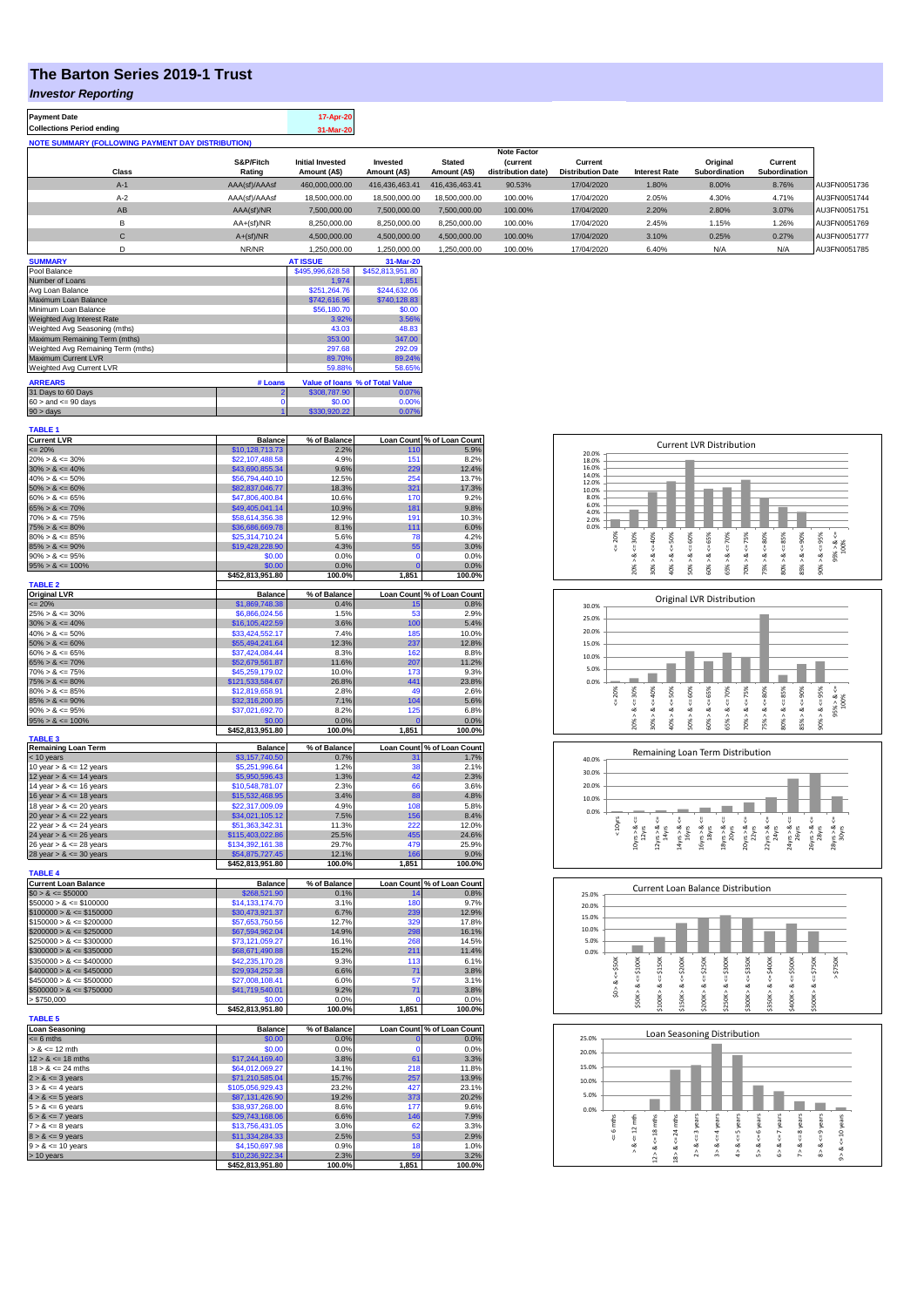# **The Barton Series 2019-1 Trust**

## *Investor Reporting*

| <b>Payment Date</b>                                                  |                                  | 17-Apr-20               |                   |                            |
|----------------------------------------------------------------------|----------------------------------|-------------------------|-------------------|----------------------------|
| <b>Collections Period ending</b>                                     |                                  |                         |                   |                            |
|                                                                      |                                  | 31-Mar-20               |                   |                            |
| TABLE 6                                                              |                                  |                         |                   |                            |
| Postcode Concentration (top 10 by value)                             | <b>Balance</b>                   | % of Balance            | <b>Loan Count</b> | % of Loan Count<br>1.9%    |
| 2615                                                                 | \$9,262,326,24                   | 2.0%                    | 36                |                            |
| 2914                                                                 | \$8,699,661.98                   | 1.9%                    | 27                | 1.5%                       |
| 2611                                                                 | \$8,638,693.20                   | 1.9%                    | 27                | 1.5%                       |
| 5114                                                                 | \$6,881,356,31                   | 1.5%                    | 33                | 1.8%                       |
| 2905                                                                 | \$6,603,564.83                   | 1.5%                    | 24                | 1.3%                       |
| 5162                                                                 | \$5.909,514.25                   | 1.3%                    | 32                | 1.7%                       |
| 2913                                                                 | \$5,720,580.91                   | 1.3%                    | 21                | 1.1%                       |
| 2617                                                                 | \$5,565,180.52                   | 1.2%                    | 20                | 1.1%                       |
| 2620                                                                 | \$5,424,235.68                   | 1.2%                    | 21                | 1.1%                       |
|                                                                      |                                  |                         | 34                |                            |
| 5108                                                                 | \$5,278,818.77                   | 1.2%                    |                   | 1.8%                       |
| TABLE <sub>7</sub>                                                   |                                  |                         |                   |                            |
|                                                                      |                                  |                         |                   |                            |
| <b>Geographic Distribution</b>                                       | <b>Balance</b>                   | % of Balance            | <b>Loan Count</b> | % of Loan Count            |
| <b>Australian Capital Territory</b>                                  | \$83.857.322.61                  | 18.5%                   | 309               | 16.7%                      |
| New South Wales                                                      | \$65,871,153.94                  | 14.5%                   | 255               | 13.8%                      |
| Northern Territory                                                   | \$1,044,874.72                   | 0.2%                    | з                 | 0.2%                       |
| Queensland                                                           | \$6,359,811.91                   | 1.4%                    | 24                | 1.3%                       |
| South Australia                                                      | \$194,126,849.74                 | 42.9%                   | 902               | 48.7%                      |
| Tasmania                                                             | \$1,179,080.01                   | 0.3%                    | 6                 | 0.3%                       |
| Victoria                                                             | \$24,167,796.21                  | 5.3%                    | 75                | 4.1%                       |
| Western Australia                                                    | \$76,207,062.66                  | 16.8%                   | 277               | 15.0%                      |
|                                                                      |                                  |                         |                   |                            |
|                                                                      | \$452,813,951.80                 | 100.0%                  | 1,851             | 100.0%                     |
| <b>TARIFS</b>                                                        |                                  |                         |                   |                            |
| Metro/Non-Metro/Inner-City                                           | <b>Balance</b>                   | % of Balance            |                   | Loan Count % of Loan Count |
| Metro                                                                | \$350,282,166.52                 | 77.4%                   | 1414              | 76.4%                      |
| Non-metro                                                            | \$98,368,277.82                  | 21.7%                   | 422               | 22.8%                      |
| Inner city                                                           | \$4,163,507.46                   | 0.9%                    |                   | 0.8%                       |
|                                                                      | \$452,813,951.80                 | 100.0%                  | 1,851             | 100.0%                     |
| TABLE 9                                                              |                                  |                         |                   |                            |
| <b>Property Type</b>                                                 | <b>Balance</b>                   | % of Balance            | <b>Loan Count</b> | % of Loan Count            |
| <b>Residential House</b>                                             | \$411,265,763.54                 | 90.8%                   | 1665              | 90.0%                      |
| <b>Residential Unit</b>                                              | \$38,151,082.97                  | 8.4%                    | 170               | 9.2%                       |
| Rural                                                                | \$0.00                           | 0.0%                    | $\overline{0}$    | 0.0%                       |
| Semi-Rural                                                           | \$0.00                           | 0.0%                    | $\mathbf 0$       | 0.0%                       |
|                                                                      |                                  |                         |                   |                            |
| <b>High Density</b>                                                  | 105.29                           | 0.8%                    | 16                | 0.9%                       |
|                                                                      | \$452,813,951.80                 | 100.0%                  | 1,851             | 100.0%                     |
| TABLE 10                                                             |                                  |                         |                   |                            |
|                                                                      |                                  |                         |                   |                            |
| <b>Occupancy Type</b>                                                | <b>Balance</b>                   | % of Balance            | <b>Loan Count</b> | % of Loan Count            |
| Owner Occupied                                                       | \$398,262,280.82                 | 88.0%                   | 1611              | 87.0%                      |
| Investment                                                           | \$54,551,670.98                  | 12.0%                   | 240               | 13.0%                      |
|                                                                      |                                  |                         |                   |                            |
|                                                                      | \$452,813,951.80                 | 100.0%                  | 1,851             | 100.0%                     |
| TABLE 11                                                             |                                  |                         |                   |                            |
| <b>Employment Type Distribution</b><br>Contractor                    | <b>Balance</b><br>\$4,502,247,37 | % of Balance            | <b>Loan Count</b> | % of Loan Count            |
|                                                                      |                                  | 1.0%                    | 18                | 1.0%                       |
| Pay-as-you-earn employee (casual)                                    | \$15,142,747.90                  | 3.3%                    | 73                | 3.9%                       |
| Pay-as-you-earn employee (full time)                                 | 339,928,806.88                   | 75.1%                   | 339               | 72.3%                      |
| Pay-as-you-earn employee (part time)                                 | \$39,242,625,97                  | 8.7%                    | 175               | 9.5%                       |
| Self employed                                                        | \$31,553,849.27                  | 7.0%                    | 125               | 6.8%                       |
| No data                                                              | \$22,443,674.41                  | 5.0%                    | 121               | 6.5%                       |
| Director                                                             | \$0.00                           | 0.0%                    | $\mathbf{0}$      | 0.0%                       |
|                                                                      |                                  | 100.0%                  | 1,851             | 100.0%                     |
| <b>TABLE 12</b>                                                      | \$452,813,951.80                 |                         |                   |                            |
| <b>LMI Provider</b>                                                  | <b>Balance</b>                   | % of Balance            | <b>Loan Count</b> | % of Loan Count            |
| QBE                                                                  | \$422,501,776.27                 | 93.3%                   | 1740              | 94.0%                      |
| Genworth                                                             | \$30,312,175,53                  | 6.7%                    | 111               | 6.0%                       |
|                                                                      |                                  | 100.0%                  |                   |                            |
| TABLE 13                                                             | \$452,813,951.80                 |                         | 1,851             | 100.0%                     |
| <b>Arrears</b>                                                       | <b>Balance</b>                   | % of Balance            |                   |                            |
|                                                                      |                                  |                         |                   | Loan Count % of Loan Count |
| <=0 days                                                             | \$441,633,404.26                 | 97.5%                   | 1812              | 97.9%                      |
| $0 >$ and $\leq 30$ days                                             | \$10,540,839.42                  | 2.3%                    | 36                | 1.9%                       |
| $30 >$ and $\leq 60$ days                                            | \$308,787.90                     | 0.1%                    | $\overline{2}$    | 0.1%                       |
| $60 >$ and $\leq 90$ days                                            | \$0.00                           | 0.0%                    | $\overline{0}$    | 0.0%                       |
| 90 > days                                                            | 920.22                           | 0.1%                    |                   | 0.1%                       |
|                                                                      | \$452,813,951.80                 | 100.0%                  | 1,851             | 100.0%                     |
| <b>TABLE 14</b>                                                      |                                  |                         |                   |                            |
| <b>Interest Rate Type</b>                                            | <b>Balance</b>                   | % of Balance            |                   | Loan Count % of Loan Count |
| Variable                                                             | \$377,632,441.80                 | 83.4%                   | 1536              | 83.0%                      |
| Fixed                                                                | \$75,181,510.00                  | 16.6%                   | 315               | 17.0%                      |
|                                                                      | \$452,813,951.80                 | 100.0%                  | 1,851             | 100.0%                     |
| TABLE <sub>15</sub>                                                  |                                  |                         |                   |                            |
|                                                                      |                                  |                         |                   |                            |
| <b>Weighted Ave Interest Rate</b>                                    | <b>Balance</b>                   | Loan Count<br>315       |                   |                            |
| <b>Fixed Interest Rate</b>                                           | 4.16%                            |                         |                   |                            |
| TABLE 16                                                             |                                  |                         |                   |                            |
|                                                                      | <b>Balance</b>                   | <b>Loan Count</b>       |                   |                            |
| Foreclosure, Claims and Losses (cumulative)<br>Properties foreclosed | \$0.00                           |                         |                   |                            |
|                                                                      |                                  |                         |                   |                            |
| Claims submitted to mortgage insurers                                | \$0.00                           | $\Omega$                |                   |                            |
| Claims paid by mortgage insurers                                     | \$0.00                           | $\overline{0}$          |                   |                            |
| loss covered by excess spread<br>Amount charged off                  | \$0.00<br>\$0.00                 | $\mathbf 0$<br>$\Omega$ |                   |                            |

Please note: Stratified data excludes loans where the collateral has been sold and there is an LMI claim pending.